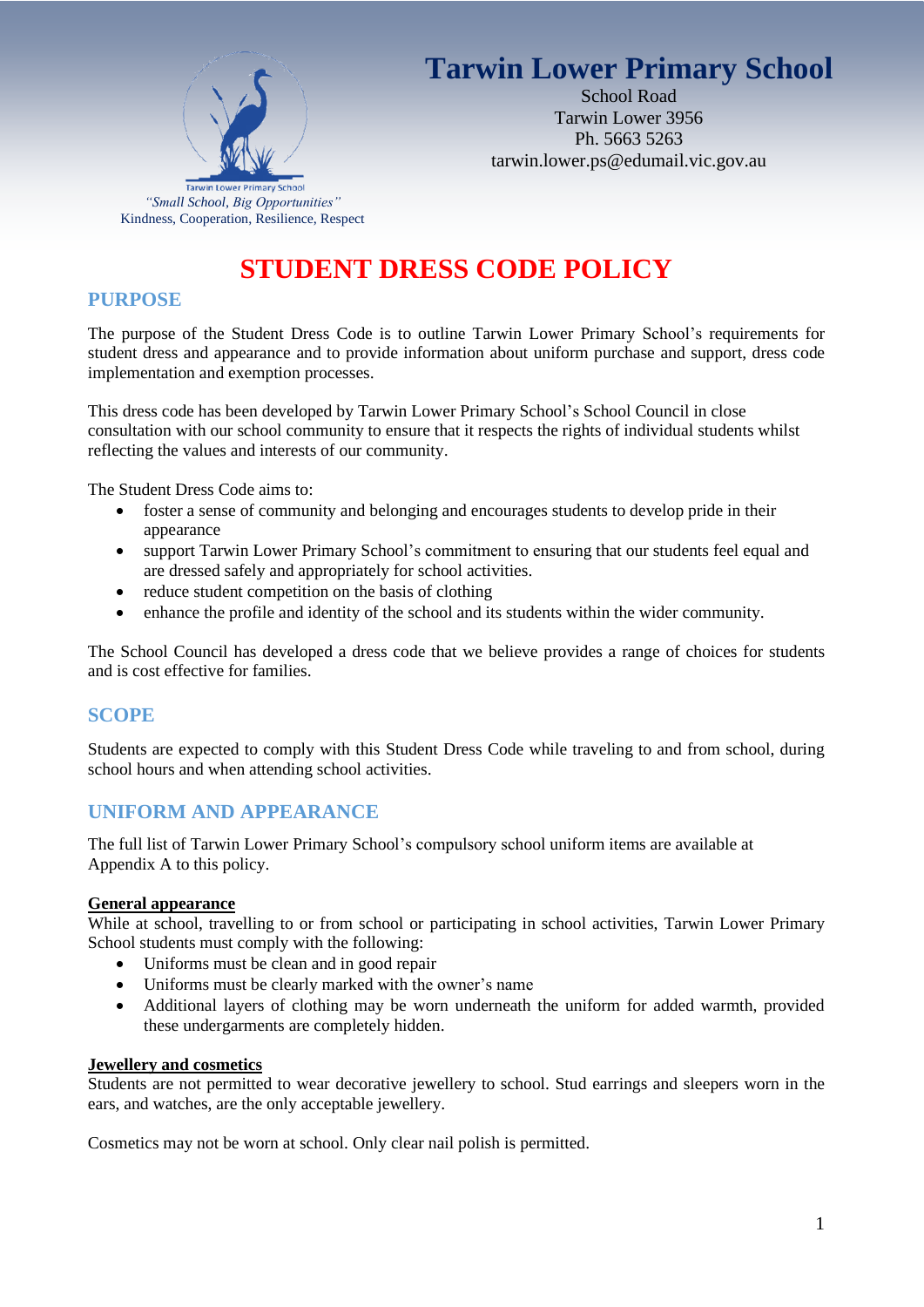#### **Hair and Sun safety**

Shoulder length or longer hair is to be tied back to help restrict the spread of nits and lice and for student safety.

School uniform hats must be worn outside in Term 1 and Term 4, which aligns to our SunSmart Policy. School uniform hats may also be worn outside of this time period, by parent or student choice.

Hats are not to be worn inside.

Students are permitted to wear sunglasses during outdoor activities. Sunglasses should be close-fitting, wrap-around that meet the Australian Standards 1067 and cover as much of the eye area as possible.

## **PURCHASE OF UNIFORMS**

Uniform items can be ordered and purchased from the school office.

We also have some free second-hand uniforms available from the office. These are available Tuesday, Wednesday and Thursday during school hours.

#### **Support for families experiencing difficulty**

Please contact the Principal to discuss support that we may be able to provide to families experiencing difficulty meeting uniform costs, including information about eligibility for uniform support through State Schools' Relief. Further information about State Schools' Relief is also available on their website: [htps://www.ssr.net.au/](https://www.ssr.net.au/)

## **IMPLEMENTATION**

Tarwin Lower Primary School will ensure that this Student Dress Code is communicated to all families and students through our website and with a link in our newsletter. We will assist students who may be experiencing difficulties complying with this policy where possible.

Students wearing non-compliant uniform items may be asked to change into a compliant item of clothing provided by the school.

If a student is out of school uniform or otherwise breaches the Student Dress Code on a recurring basis, a note will be provided to the student and parents by the classroom teacher. If non-compliance with the dress code becomes a continued occurrence, the Principal will be informed and a phone call home may be required. In this event, the school will continue to work with the student and family to support compliance.

Measures taken by Tarwin Lower Primary School to address concerns about student non-compliance with the Student Dress Code will also be addressed in accordance with our Student Wellbeing and Engagement Policy.

#### **EXEMPTIONS TO STUDENT DRESS CODE**

We recognise that there may be situations where the application of this dress code may affect students unequally.

Students and their parents or carers may apply either in writing or in person to the Principal for an exemption to this Student Dress Code if:

- an aspect of this code prevents the student from complying with a requirement of their religious, ethnic or cultural beliefs or background
- the student has a particular disability or health condition that requires a departure from the dress code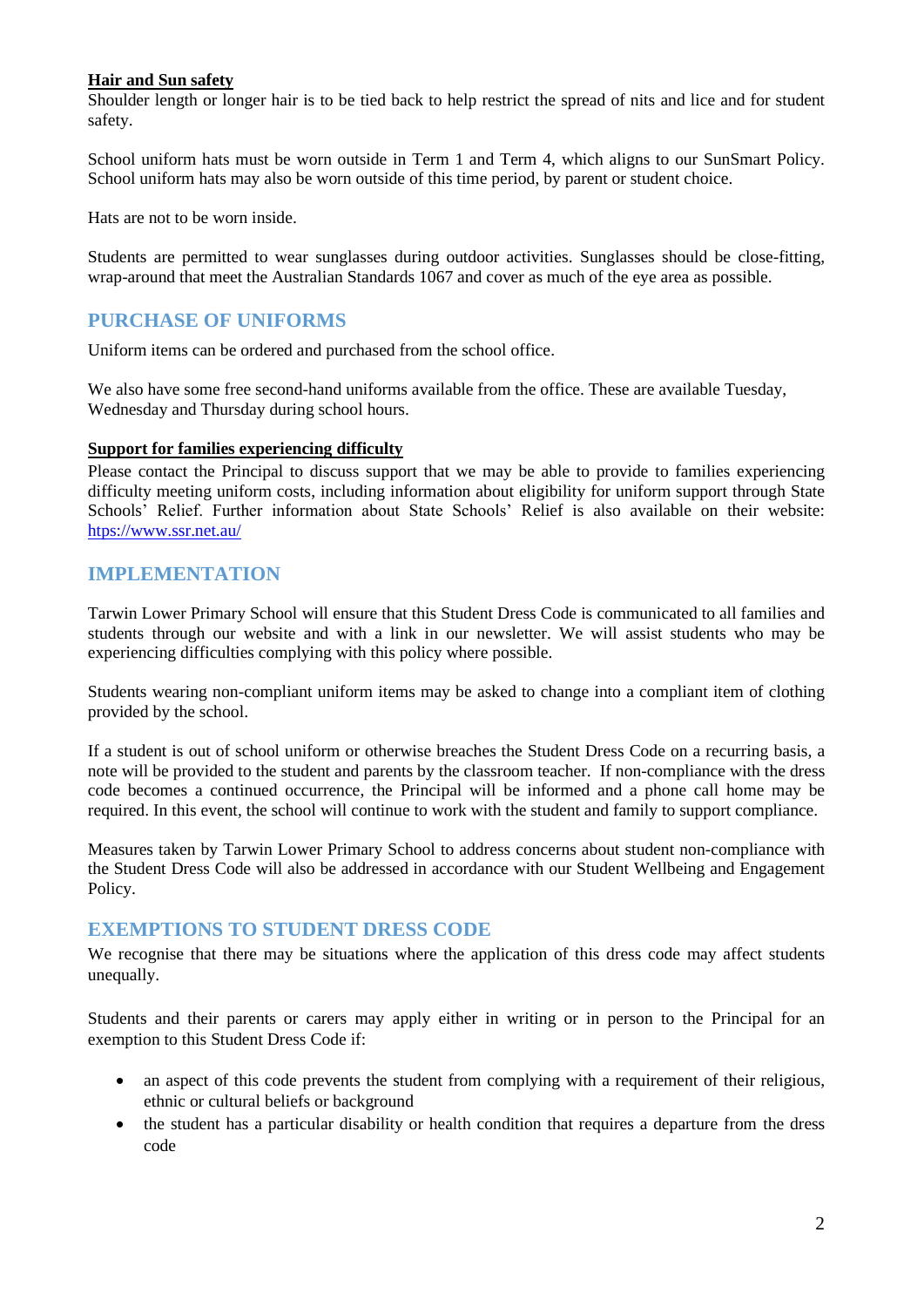• the student or their parents/carers can demonstrate particular economic hardship that prevents them from complying with the dress code.

When the Principal receives a request for an exemption, they will:

- consider the grounds for the exemption request
- explain the process to the student and/or their parents/carers
- encourage the student and/or their parents/carers to support their application with evidence.

The Principal or delegate will then try to negotiate a resolution that is acceptable to all parties. If an exemption is not allowed, then written reasons will be provided to the student and/or their parents or carers.

#### **CONCERNS ABOUT THIS STUDENT DRESS CODE**

Tarwin Lower Primary School welcomes feedback from the school community in relation to this Student Dress Code. If you have a concern or complaint about the Student Dress Code, further information about raising a concern or complaint is available in our school's *Complaints Policy*, available on the website.

## **COMMUNICATION**

This policy will be communicated to our school community in the following ways:

- Available publicly on our school's website
- Reminders in our school newsletter
- Hard copy available from school administration upon request

## **FURTHER INFORMATION AND RESOURCES**

- Tarwin Lower Primary School Sunsmart Policy
- Tarwin Lower Primary School Complaints Policy
- Tarwin Lower Primary School Student Wellbeing and Engagement Policy
- Department of Education and Training [Student Dress Code](https://www2.education.vic.gov.au/pal/student-dress-code/policy)
- Department of Education and Training [Student Engagement policies and guidelines.](https://www2.education.vic.gov.au/pal/student-engagement/policy)

#### **POLICY REVIEW AND APPROVAL**

| Policy last reviewed       | 15 February 2022                  |
|----------------------------|-----------------------------------|
| Consultation               | School Council                    |
| Approved by                | School Council – 22 February 2022 |
| Next scheduled review date | 2026                              |